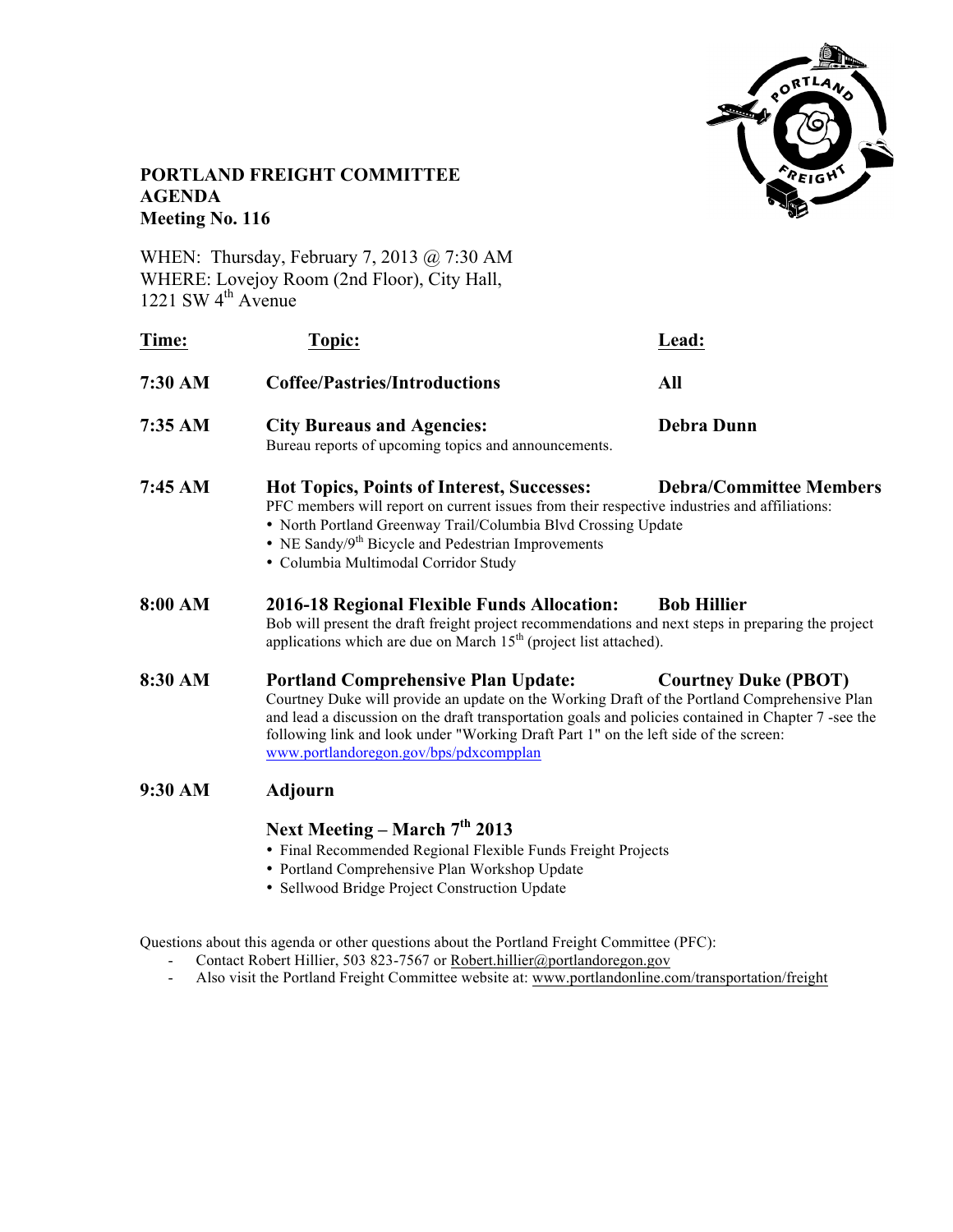**Notes from Meeting No. 115 Portland Freight Committee January 3, 2013 7:30 AM, Lovejoy Room, (City Hall)**

### **Summary of Items Discussed:**

- Bob Hillier will present the draft MTIP freight project recommendations to the Portland Business Alliance Transportation Committee on January 8<sup>th</sup>.
- The North Portland Greenway Trail Open House will be held on January  $9<sup>th</sup>$  at the University of Portland.
- The Economic Development Policy Expert Group (PEG) for the Comprehensive Plan Update will be held on January  $16<sup>th</sup>$  from 11:30 a.m.  $-1:30$  p.m. at the Bureau of Planning and Sustainability.
- Tony Coleman reported that ODOT is looking for freight representatives for the Oregon Hwy 8 Canyon Creekside development project.
- Brock Nelson reported an Oregon Rail Plan Steering Committee will be held on January 17<sup>th</sup>.
- Deena Platman provided an overview of Metro's Freight Planning Program which includes the following elements:
	- o Policy (NHS designation, ORS 366.215 aka "hole in the air")
	- o Congestion management, data collection and analysis
	- o Regional freight coordination issues
	- o Regional Freight Projects (MTIP, Over-dimensional truck strategy, freight-passenger rail study)
- Deena recommended the following activities for implementing the Regional Freight Program for 2013:
	- o Reconvene the Regional Freight Technical Advisory Committee meetings
	- o Update the Regional Truck Model
	- o Monitor the Climate Smart Communities project
	- o Update the Cost of Congestion Study
	- o Coordinate regional freight planning activities with the regional export strategies and industrial development plans
- *Comment: "Metro needs to be the entity responsible for planning regional freight movements and the ability to move freight on key regional freight routes."*
- Debra Dunn reviewed the list of 2012 PFC priorities and accomplishments and will work with Bob Hillier for updating the list for 2013 based on other work load assignment.
- A PFC workgroup will be scheduled in January to review the goals and policies in Chapter  $7 -$ Transportation – of the Draft Comprehensive Plan. It was requested that PBOT/BPS staff that are involved with the Comp Plan also attend.
- The PFC requested a presentation on the Draft Comprehensive Plan at the February meeting.
- The following topics were requested for future PFC meetings:
	- o Tom Dechenne: Industrial land supply (April)
	- o Kevin Johnson: Advanced manufacturing
	- o Tony Coleman: Sellwood Bridge construction update
	- o Matthew Machado: PBOT Truck Signage Update Project
	- o Tina Kotek: (State legislative issues on freight/industrial development)
- Next Meeting: February 7, 2013, 7:30 9:30 AM, Lovejoy Room (City Hall), 1220 SW 5<sup>th</sup> Avenue.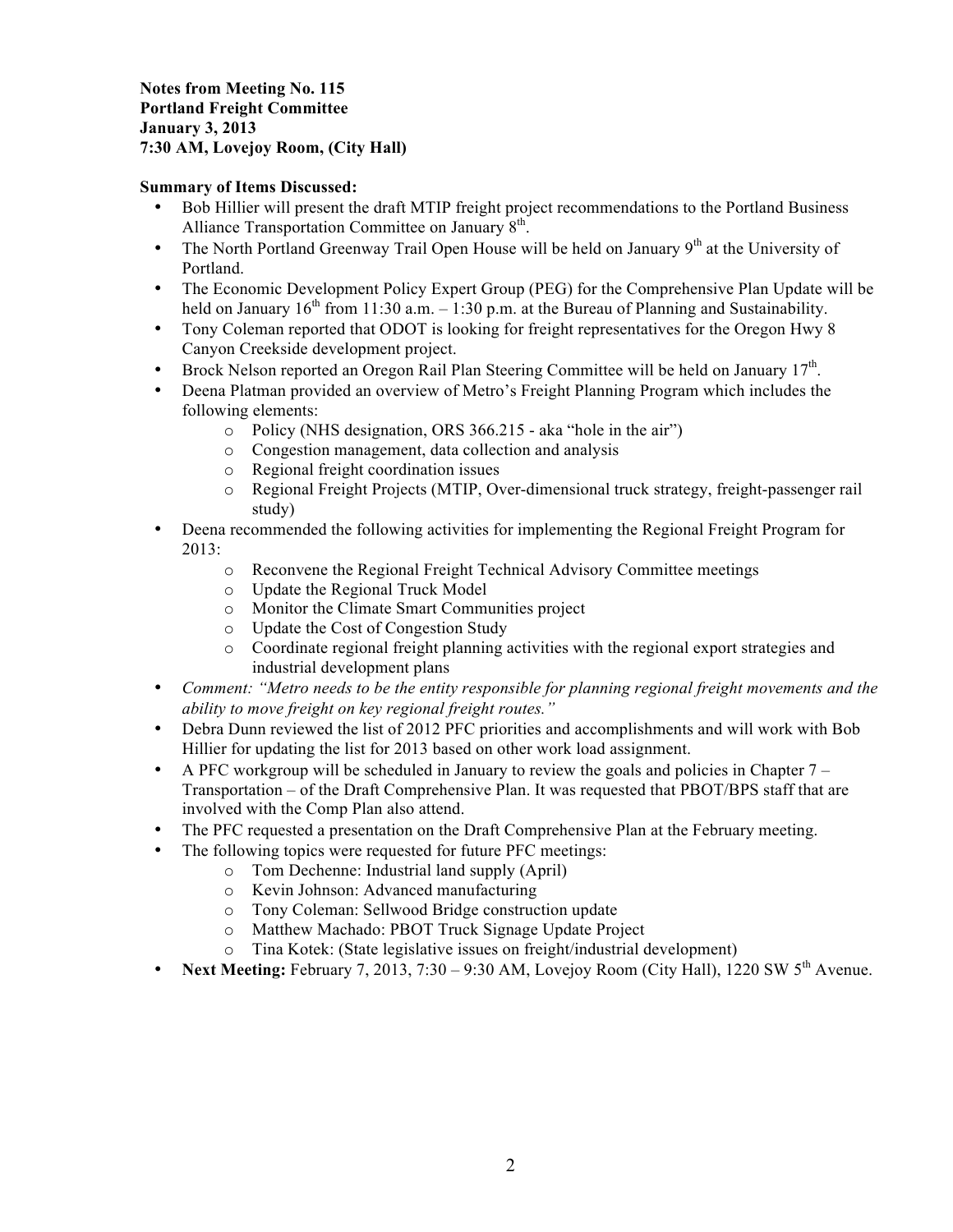

### **Summary Reports from City Bureaus and Agencies Portland Freight Committee February 7, 2012**

# **Portland Bureau of Transportation:**

### St. Johns Truck Strategy Phase II

The final Stakeholder Advisory Committee meeting was held on February 4<sup>th</sup> at the St. Johns Community Center. SAC members endorsed the recommended improvements and a STIP Enhance Funding request for \$2,927,890 was submitted for project construction which includes:

- Remove on-street parking on N. Lombard Street between St. Johns and St. Louis to accommodate 12-foot travel lanes (they are currently substandard with on-street parking).
- Reconfigure the St. Johns intersection to improve site distance through the 'S' curve and reduce pedestrian exposure by channeling side street traffic from St. Johns and N. Jersey.
- Modernize the pedestrian signal at N. Reno Ave to detect truck traffic flow on N. Lombard.
- Provide traffic calming treatment along the N. Fessenden/St. Louis corridor (i.e., media islands, curb extensions, painted crosswalks, rapid flash beacons, speed reader boards), while maintaining 11-foor travel lanes to accommodate local delivery trucks, city buses and emergency vehicles.
- Reconfigure N Portland Rd/Columbia Blvd ramps and improve truck flow onto Columbia Blvd.

## N Burgard Bridge Construction Project

The Burgard Bridge located just south of the Schnitzer Steel and T-4 entrance in the Rivergate Industrial Distinct is currently being replaced. At least one lane will always remain open during the construction period to minimize freight impacts and the project is expected to be completed by June 2014.

## **Portland Bureau of Planning & Sustainability:**

### Portland Comprehensive Plan

The Portland Bureau of Planning & Sustainability is holding a series of public workshops to solicit comments on the draft Comprehensive Plan at the following dates and locations:

- Tuesday, Feb 19, 6 9 p.m., Multnomah Arts Center, 7688 SW Capitol Highway.
- Tuesday, Feb 26, 5:30 8:30 p.m., De La Salle North Catholic High School, 7528 N Fenwick Ave.
- Thursday, Feb 28, 5:30 8:30 p.m., Franklin High School, 5405 SE Woodward Street.
- Saturday, March 2, 10 a.m. 1 p.m., David Douglas High School, 1001 SE 135th Avenue
- Tuesday, March 5, 5 8 p.m., PSU Smith Memorial Student Union, 1825 SW Broadway.
- Saturday, March 9, 10 a.m. 1 p.m., Beaumont Middle School, 4043 NE Fremont
- Thursday, March 14,  $7:30 9:30$  a.m., (location to be determined)

### West Hayden Island

A Planning & Sustainability Commission Work Session will be held on February 12<sup>th</sup> from 1:30-3:30 p.m. to discuss community health issues and traffic impacts on North Hayden Island Drive and relationship with the CRC.

### **Oregon Department of Transportation:**

*Policy:*

## STIP Enhance Project Selection

The next STIP Enhance Project Selection Committee meeting has been set for **February 26th from 3:00 to 5:00 PM.** The committee will hopefully be making their 150% project list recommendation which will then get reviewed by a couple of statewide advisory committees (including OFAC) and the Oregon Transportation Commission. For those that would like to learn more about what projects are under consideration they should visit http://www.oregon.gov/odot/hwy/region1/pages/stip/index.aspx and click on Enhance".